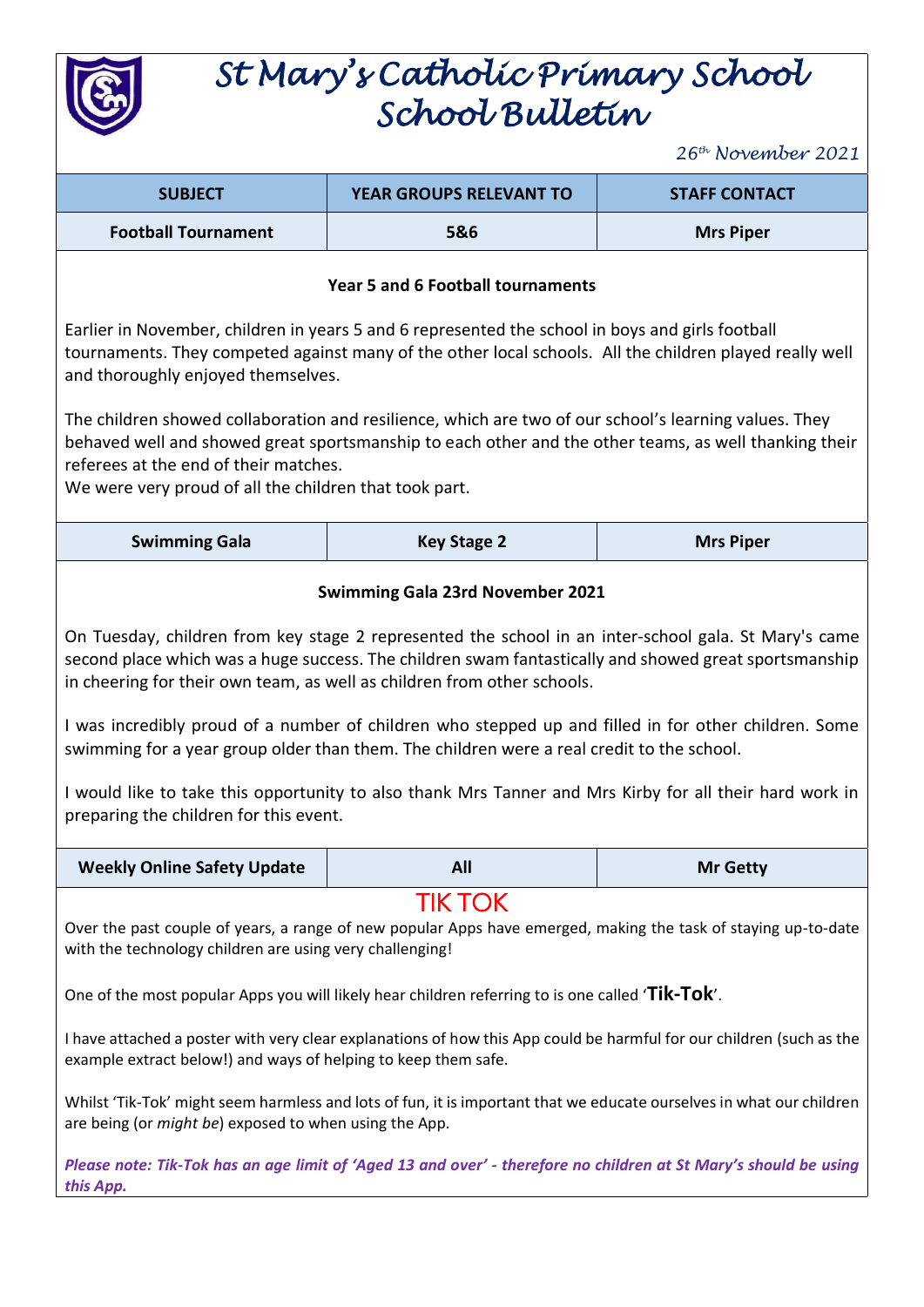

Please can we remind parents to complete a Withdrawal from Learning form BEFORE they consider taking a child out of school. We must know in advance if a child will not be attending school so we can officially record their absence in the appropriate way.

Please see attached Withdrawal from Learning Application form or complete one in the school office in advance of any arrangements.

|                           |                                 | <b>WHAT IS GOOD ATTENDANCE?</b> |                           |                           |                                     |
|---------------------------|---------------------------------|---------------------------------|---------------------------|---------------------------|-------------------------------------|
| $\frac{190}{\text{days}}$ | $\frac{180}{\text{days}}$       | $\frac{178}{\text{days}}$       | $\frac{163}{\text{days}}$ | $\frac{ 6 }{\text{days}}$ | $\frac{143}{\text{days}}$           |
| 100%                      | 95%                             | 94%                             | 86%                       | 85%                       | 75%                                 |
|                           | Good                            | <b>Worrying</b>                 |                           | <b>Serious Concern</b>    |                                     |
|                           | $\bullet$ $\bullet$             |                                 | ╍                         |                           | $\bullet$ $\bullet$                 |
|                           | Only 1-2 day<br>missed per term | missed per term                 | Between 3-8 days          |                           | More than 9 days<br>missed per term |
|                           | Lost property                   |                                 |                           |                           | All                                 |

Our lost property hamper is over flowing with un-named items, mostly cardigans and jumpers but also coats, waterproof jackets, swimming towels etc. We will put these items outside along the wall periodically if the weather permits at the end of the day, but please do take the time to come into the office and look for missing items if you do not normally come down the school drive to collect your child.

The hamper will be emptied at the end of term for the Christmas break. Uniform items will be given to the second-hand uniform sale and other items, such as lunchbox Tupperware, will be disposed of.

Named items are easily returned to pupils during the school day. Please make sure that all of your children's items are named, even if only with a permanent marker like a 'sharpie' pen. If you have bought items second hand, please ensure that your child's name is written in the label and previous names are removed.

Thank you.

| <b>Christmas Jumper Day</b> | All                                                                                                       | <b>Office</b> |
|-----------------------------|-----------------------------------------------------------------------------------------------------------|---------------|
|                             | The school will be supporting the Save the Children Christmas Jumper Day on <b>Wednesday 8th Desember</b> |               |

The school will be supporting the Save the Children Christmas Jumper Day on **Wednesday 8th December 2021** to coincide with their Christmas lunch day. See below.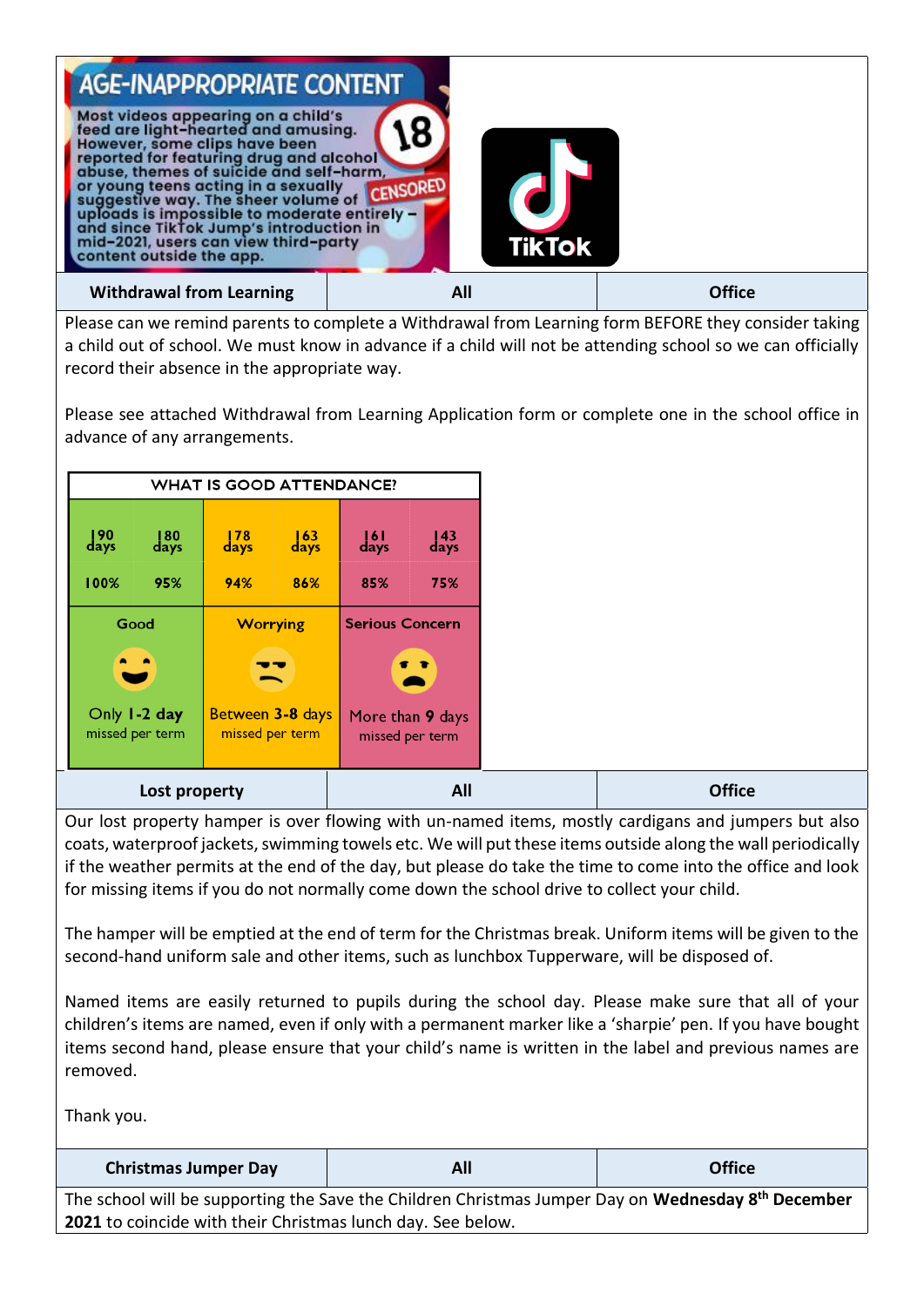Children are allowed to come into school wearing a Christmas jumper if they wish to instead of their normal school jumper. Otherwise, normal school uniform should be worn.

We will be collecting any money that you wish to donate towards the Save the Children charity. The money collected will be sent to Save the Children who will use donations to provide essential food, healthcare, education and protection to millions of children around the world who are missing out.

| <b>Christmas Lunch</b> | All | <b>Office</b> |
|------------------------|-----|---------------|
|------------------------|-----|---------------|

On Wednesday 8th December we will be serving our Christmas Lunch in school. Next week we will be sending home a form to complete to make their menu choices for the day. If they are not having the Christmas lunch, please also return the form to confirm they will be bringing a packed lunch that day. It is a very popular occasion for the children to have a Christmas lunch together and so we need to have the numbers for the kitchen in advance.

For children in KS1 the lunch is free of charge. For key stage 2 the charge is £2.15. This is payable via ParentPay in the usual way. If your child is in Key Stage 2 and does not normally have school meals but would like to have the Christmas lunch, please contact the office to get your ParentPay account activated.

Thank you



Parents and carers are invited to our Christmas events to be held in the school hall.

So that as many parents/carers as possible can enjoy the performances, the children will be performing both the nativity and the carol services twice, as detailed below.

**Monday 13th - @2.00pm KS1 Nativity Performance Red, Orange and Yellow classes Tuesday 14th - @9.30am KS1 Nativity Performance Red, Orange and Yellow classes**

**Wednesday 15th - @9.30am KS2 Carol Service, Green. Blue, Indigo and Violet classes Thursday 16th - @2.00pm KS2 Carol Service, Green. Blue, Indigo and Violet classes**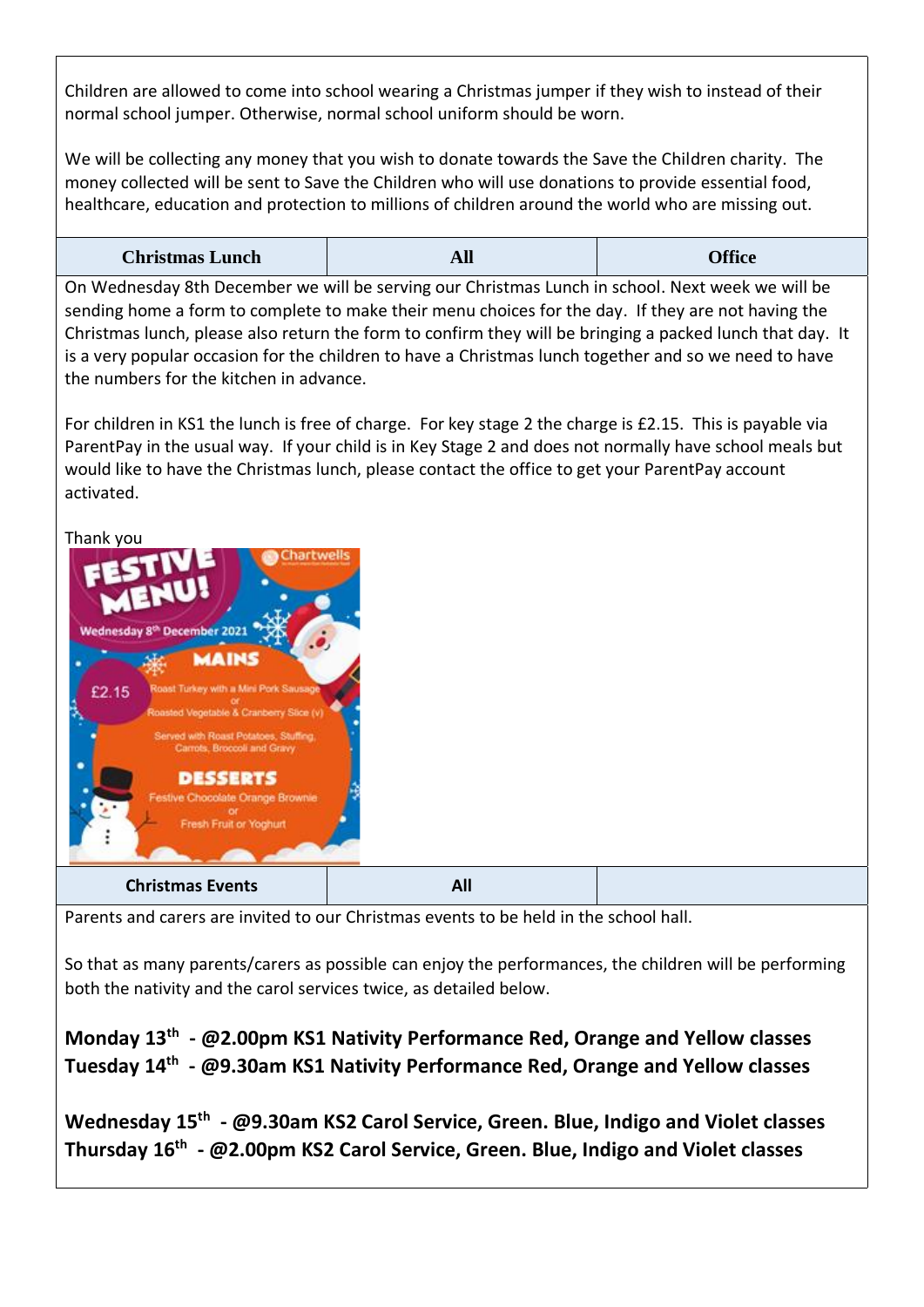For KS1 parents/carers, we ask please that you only come to watch **one** of the nativity performances on either the 13<sup>th</sup> and 14th, not both, to give more people the opportunity to attend. Similarly, for KS2 parents we ask you only to come to **one** of the Carol Servies on either the 15th or 16th.

While we understand that many people would like to see the children's performances, due to limited space this year, we must restrict tickets to **2 adults per family**.

If you have children in both KS1 and KS2 you may apply for **2 tickets per family** for the nativity as well as the carol service performances. Tickets can be reserved via ParentMail from today. Please go to the SHOP section where you will see the event for each performance relevant to your child/children. There is no cost for the tickets, please select the performance that you wish to attend and select the number of tickets, **maximum of 2 tickets/family**

There is a limit to the total number of tickets for each performance so they will be allocated first come first served from the time booked on Parentmail.

No tickets will be sent home but we will have a list of the ticket orders made on the door to check off on your arrival. **If on the day of the performance, you are displaying any symptoms of Covid-19 you must not attend.** 

If you need to bring pre-school children to the performance, they will need to be seated on an accompanying adult's lap, due to limited space. Pushchairs can be left in the parent's shelter.

We do hope that all the Christmas events will be able to go ahead as planned. However, if Covid cases rise further locally, we may have to make decisions to cancel, or review whether it is appropriate to have parents/carers attending these events.

| <b>FSM Christmas Fair</b> | AIJ | <b>FSM</b> |
|---------------------------|-----|------------|
|                           |     |            |

The Friends of St Mary's are holding a Christmas Fair on Wednesday 15<sup>th</sup> December after school. Please see attached poster for more details.

We would like to ask for your support in creating raffle prize hampers for the raffle for the Christmas Fair on Wednesday 15th December. We would very much appreciate your donations of a raffle prize with a colour theme of gold, silver or red and adding them to the corresponding-coloured box in the office. The finished hampers will then be raffled off at the Christmas Fair.

Thank you for your support! This has always been a great success and some lovely hampers have been created through everyone's kind donations.

| <b>Santa Needs Help</b>                                                                                                                                                      | All | <b>Staff</b>  |  |
|------------------------------------------------------------------------------------------------------------------------------------------------------------------------------|-----|---------------|--|
| Please see attached poster with details of a local community project to provide two local care home<br>residents and staff with festive care packages in time for Christmas. |     |               |  |
| <b>Invitation to St Gregory's</b><br><b>Carol Service</b>                                                                                                                    | All | <b>Office</b> |  |
|                                                                                                                                                                              |     |               |  |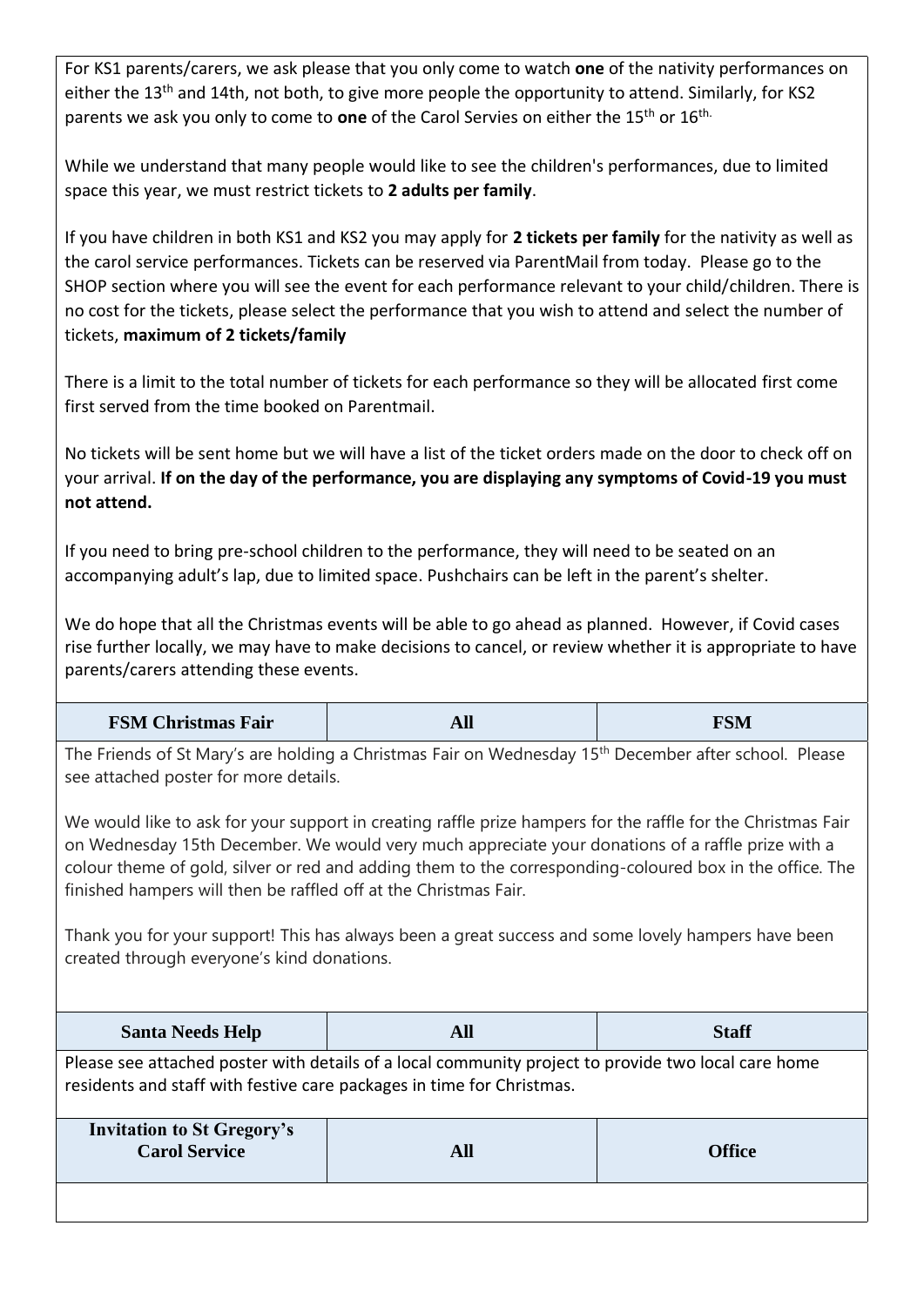|                                                                                                                                                                                                                                                                                                                                 |            | come let us<br>adore him<br><b>ST GREGORY'S CATHOLIC SCHOOL</b><br><b>INVITES YOU TO OUR ANNUAL</b><br>Service<br><b>Thursday 9 December</b><br>7 <sub>pm</sub><br><b>St Gregory's Catholic School</b><br>Chapel<br>Followed by refreshments |  |
|---------------------------------------------------------------------------------------------------------------------------------------------------------------------------------------------------------------------------------------------------------------------------------------------------------------------------------|------------|----------------------------------------------------------------------------------------------------------------------------------------------------------------------------------------------------------------------------------------------|--|
| <b>Christmas Masses at St Mary's</b><br><b>Church</b>                                                                                                                                                                                                                                                                           | <b>All</b> | Fr. Dominic                                                                                                                                                                                                                                  |  |
| https://www.stmaryscrowborough.org.uk/recent-announcements/christmas-masses-2021<br><b>Christmas Mass Times at St Mary's 2021</b><br>Fr Dominic would like to welcome everyone to join him in the celebration of<br>Christmas at St Mary's. Masses will be held at 4pm and 8pm on Christmas Eve<br>and at 9am on Christmas Day. |            |                                                                                                                                                                                                                                              |  |
| Numbers at each of these three Masses will, unfortunately, need to be limited to a<br>maximum of 80 people and tickets will therefore need to be booked in advance.                                                                                                                                                             |            |                                                                                                                                                                                                                                              |  |
| For further details and to book your place, please use the Eventbrite link below.<br>www.eventbrite.co.uk/e/christmas-mass-booking-at-st-marys-catholic-church-<br>crowborough-e-sussex-tickets-130905783723                                                                                                                    |            |                                                                                                                                                                                                                                              |  |
| for you.                                                                                                                                                                                                                                                                                                                        |            | If you are unable to book a ticket yourself, please ask a friend or neighbour to do so                                                                                                                                                       |  |
| Wishing you a joyful and peaceful Christmas and we look forward to seeing you<br>then.                                                                                                                                                                                                                                          |            |                                                                                                                                                                                                                                              |  |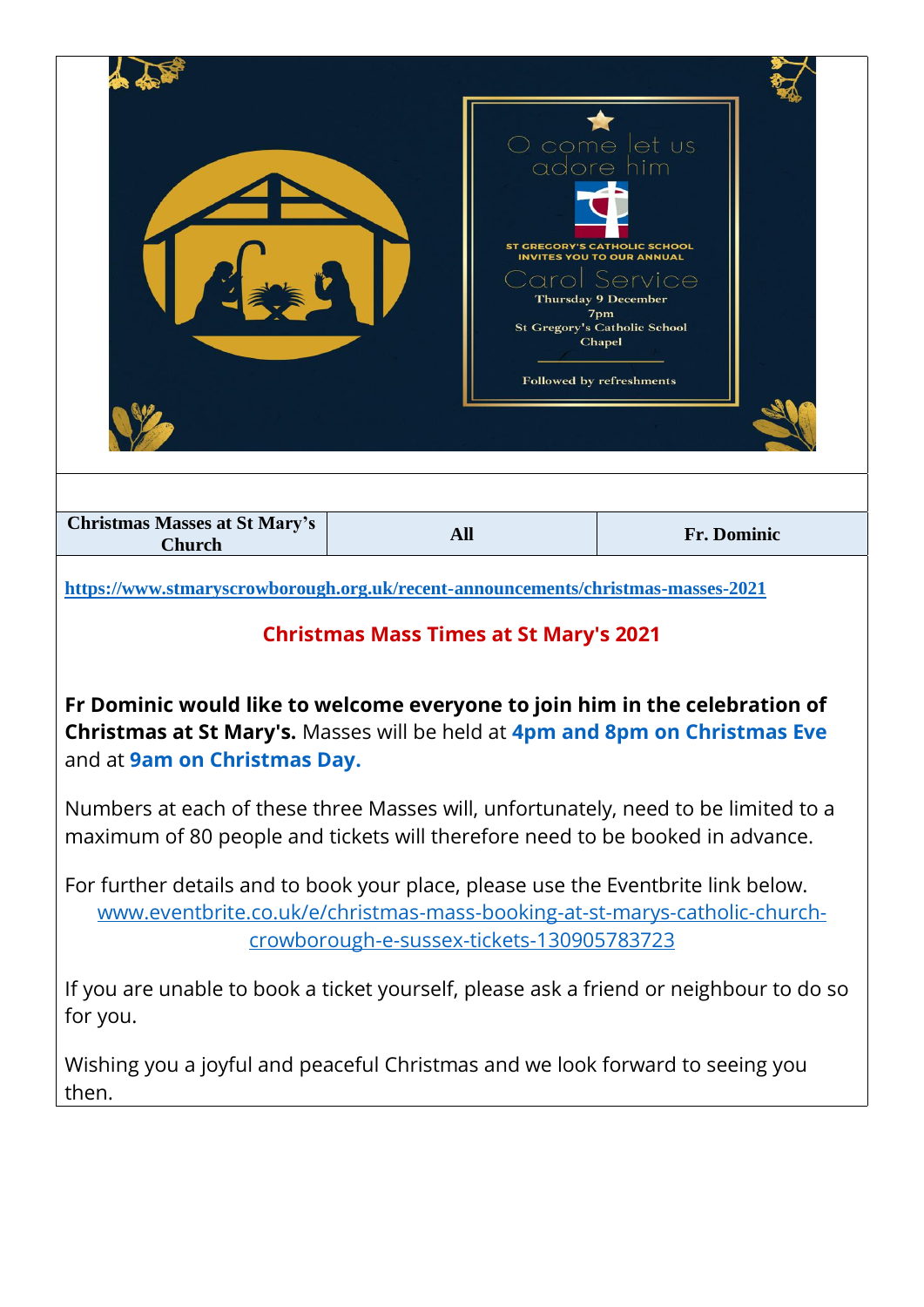| <b>All</b>                                                                                                                                                                                                                                                                                                                                                                                                                                                                                    | <b>Office</b> |  |  |
|-----------------------------------------------------------------------------------------------------------------------------------------------------------------------------------------------------------------------------------------------------------------------------------------------------------------------------------------------------------------------------------------------------------------------------------------------------------------------------------------------|---------------|--|--|
| Please note that further to previous notifications in the school bulletins before and after half term, the<br>class cake sales have been postponed until further notice. We hope to be able to reschedule new dates<br>in the near future.<br>Thank you                                                                                                                                                                                                                                       |               |  |  |
| <b>All</b>                                                                                                                                                                                                                                                                                                                                                                                                                                                                                    |               |  |  |
| Thank you to all those who donated their tokens for the Morrisons Good to Grow scheme. We had a<br>total of 2286 tokens donated and we have been able to order some lovely new gardening equipment<br>including;<br>Garden Secateurs, Outdoor Garden Scoop, Invincible Bucket, Gloves, Autumn & Winter Veg, Herb<br>Garden, Sunshine Wildlife Flowers, Mini Meadow Seeds.<br>We look forward to putting these items to good use once received in the new year.<br>Thank you for your support. |               |  |  |
|                                                                                                                                                                                                                                                                                                                                                                                                                                                                                               |               |  |  |
| <b>All</b>                                                                                                                                                                                                                                                                                                                                                                                                                                                                                    | <b>Office</b> |  |  |
|                                                                                                                                                                                                                                                                                                                                                                                                                                                                                               |               |  |  |